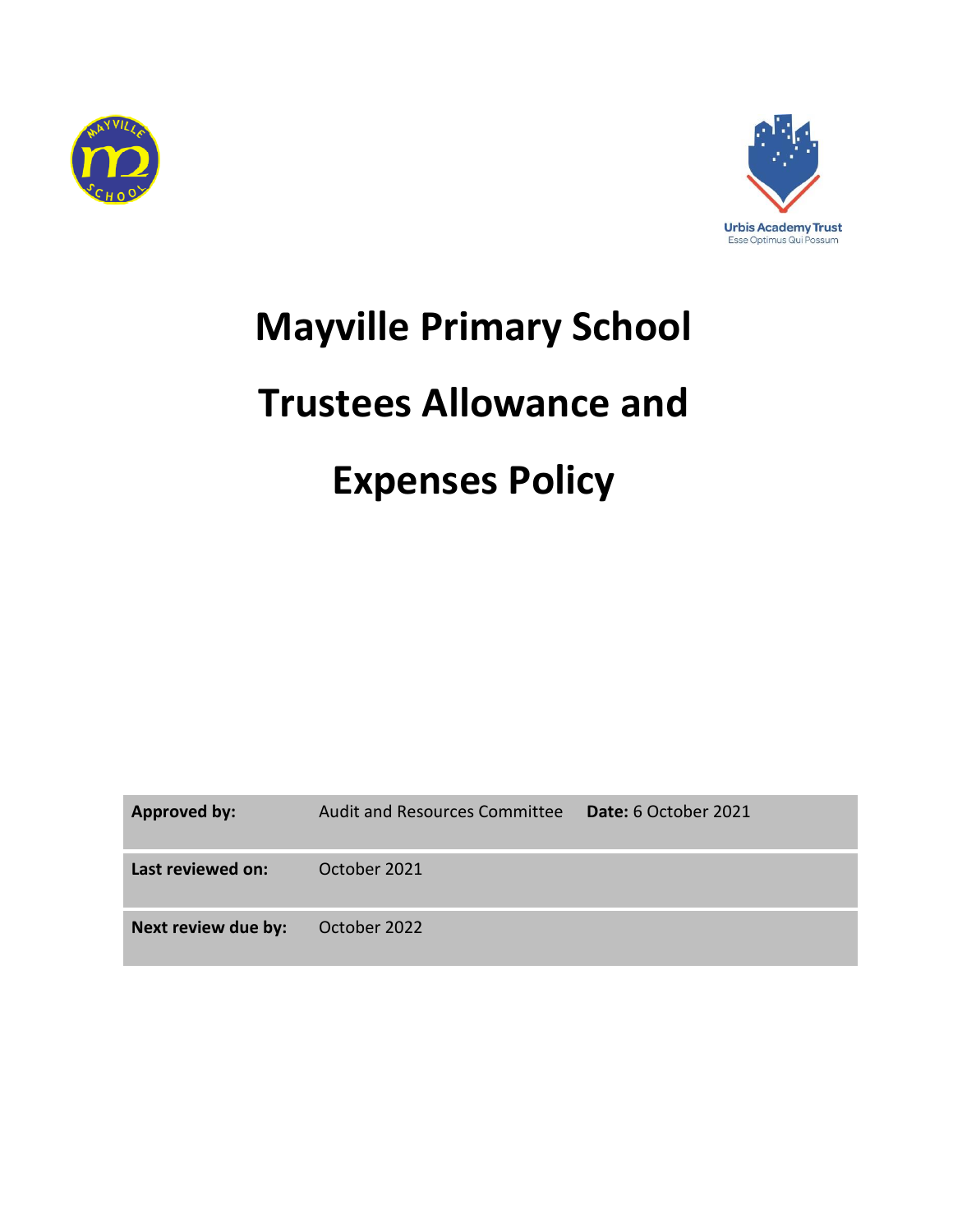#### **1. SCOPE & APPLICABILITY**

- 1.1 The school governance (Roles, Procedures and Allowances (England) Regulations 2015 applies to all Academies. The regulations make provision for allowances to be paid for certain expenditure necessarily incurred by individual trustees or associate members when carrying out theirduties.
- 1.2 The Board of Trustees acknowledges that trustees cannot be paid an attendance allowance (i.e. payment for attending meetings), or for loss of earnings.
- 1.3 Any claim for expenses has to be met from the school's delegated budget. Payment may be made from any other source of income to the school as long as the person providing those funds is made aware that they might be used for that purpose. Providing that only actual expenditure is reimbursed, trustees would not be liable for tax.
- 1.4 The Board of Trustees of Mayville Primary School believes that this would be an appropriate use of school funds as it would help to ensure equality of opportunity to serve as trustees to all members of the community.
- 1.5 This policy applies equally to all categories of trustees.

#### **2. TYPES OF ALLOWABLE EXPENSES**

- 2.1 Examples of where a claim may be made for incurred expenses include the following:
	- a. Child care or babysitting
		- Claims for the actual cost of reimbursement to a child-minder or babysitter may be made whilst the governor is attending meetings of the Governing Body or its committees or other agreed activities, such as training events.
		- Appropriate proof of payment should be submitted.
		- This excludes situations where the individual has a spouse, partner or other responsible adult who normally lives in the family home to care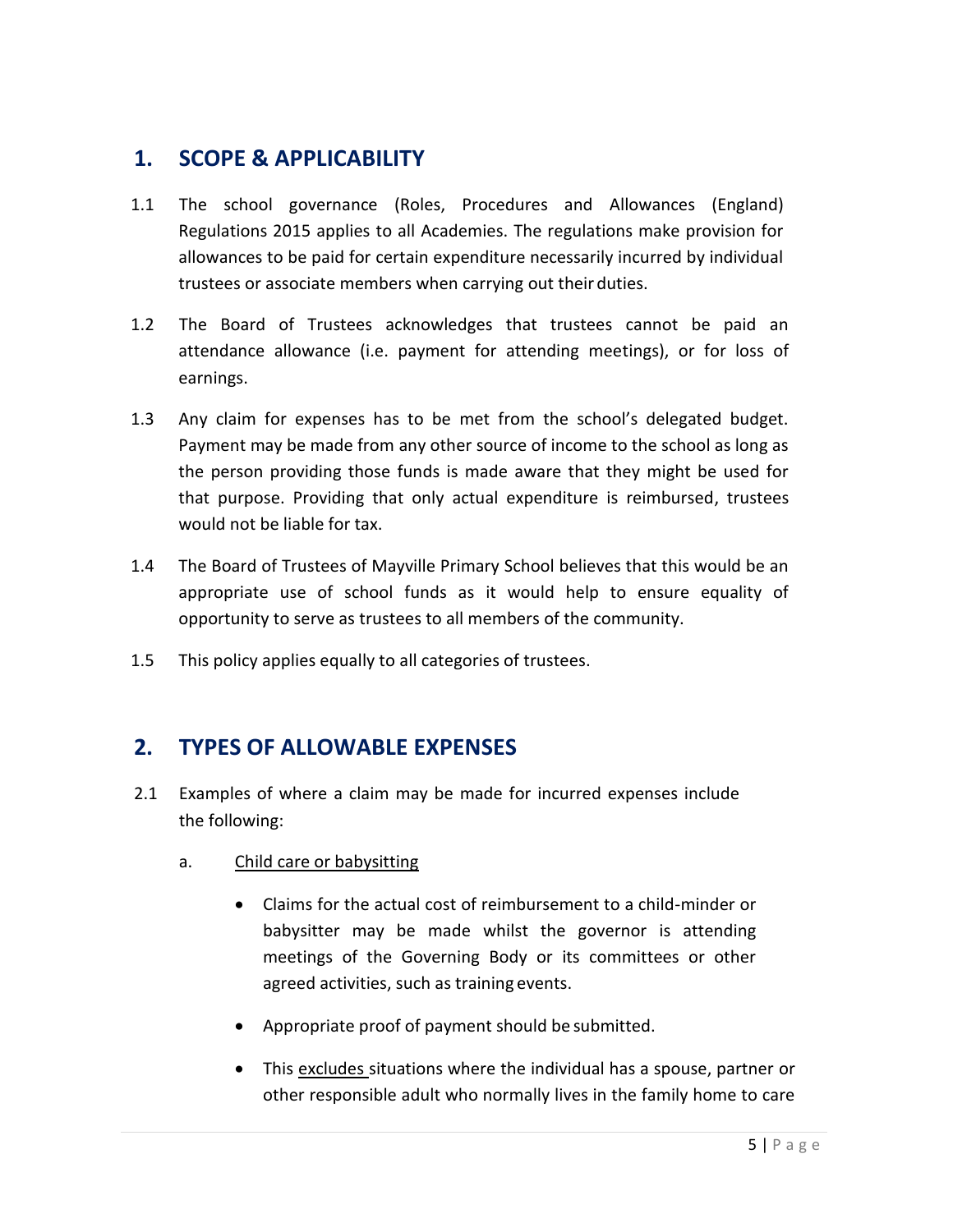for his/her child(ren).

#### b. Care arrangements for an elderly or dependent relative

- Costs may be claimed for situations similar to those for childcare.
- c. Telephone charges, photocopying, stationery, etc
	- Where a trustee is unable to use the school's facilities for any of the above, a claim for reimbursement may be made.
	- Receipts must be kept where appropriate; in all other cases a detailed written record should be made and submitted.

#### d. Travel and subsistence

- Only in the event that a Trustee is travelling outside of the London Borough of Waltham Forest on school business should a claim be made.
- Where public transport is used, the actual cost of the expenditure will be reimbursed, up to standard class rail travel.
- Where it is not possible to use public transport the actual cost of a taxifare will be reimbursed. Receipts will be required.
- Mileage claims will be reimbursed at the level of the rates published by HM Revenue & Customs.
- Claims for subsistence allowances, i.e. for meals that would not otherwise have been purchased (up to value of £10.00) or car parking charges that would not otherwise have been incurred, will be reimbursed upon the production ofa receipt

#### e. Special Needs

- Any extra costs incurred by governors in carrying out their duties because they have special needs.
- f. Other
	- This list is not exhaustive and the Board of Trustees agrees to reimburse other justifiable expenses.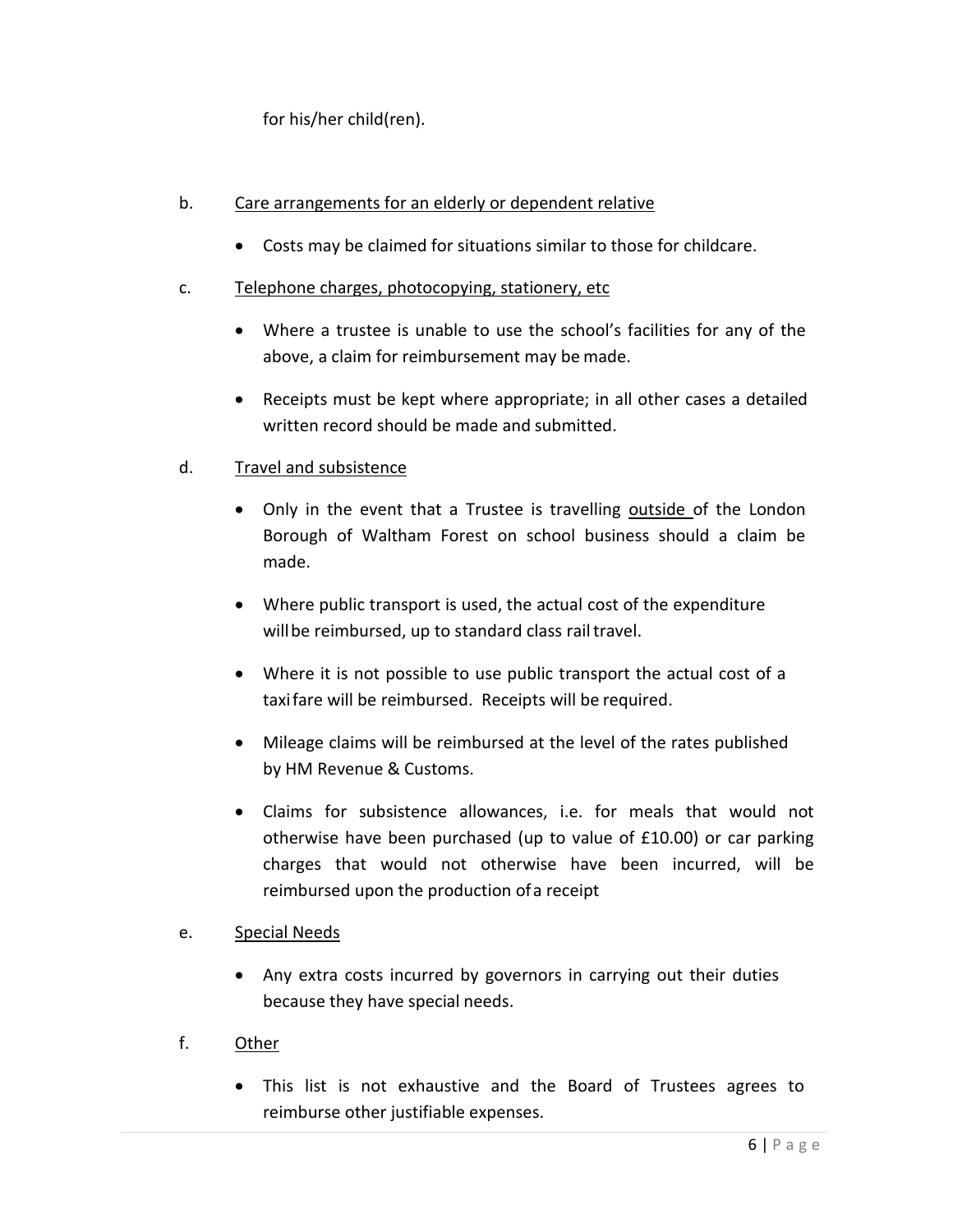#### **3. MAKING A CLAIM**

- 3.1 To minimise administrative burden for the school, trustees should claim in arrears on a termly basis unless the amount to be claimed is substantial.
- 3.2 Claims should be submitted on the appropriate claim form (petty cash claim form for Trustees attached at end of policy) and should be authorised by either the Chair of Finance Committee or headteacher and submitted to the school office for payment.
- 3.3 All claims will be reimbursed by BACS payment.
- 3.4 Since expense payments form part of the expenditure of public funds, claims will be subject to independent audit as is all school expenditure. If claims appear to be excessive or inconsistent the Chair of Trustees may ask for further details.

#### **4. REVIEW**

4.1 The policy and amounts payable will be reviewed on an annual basis.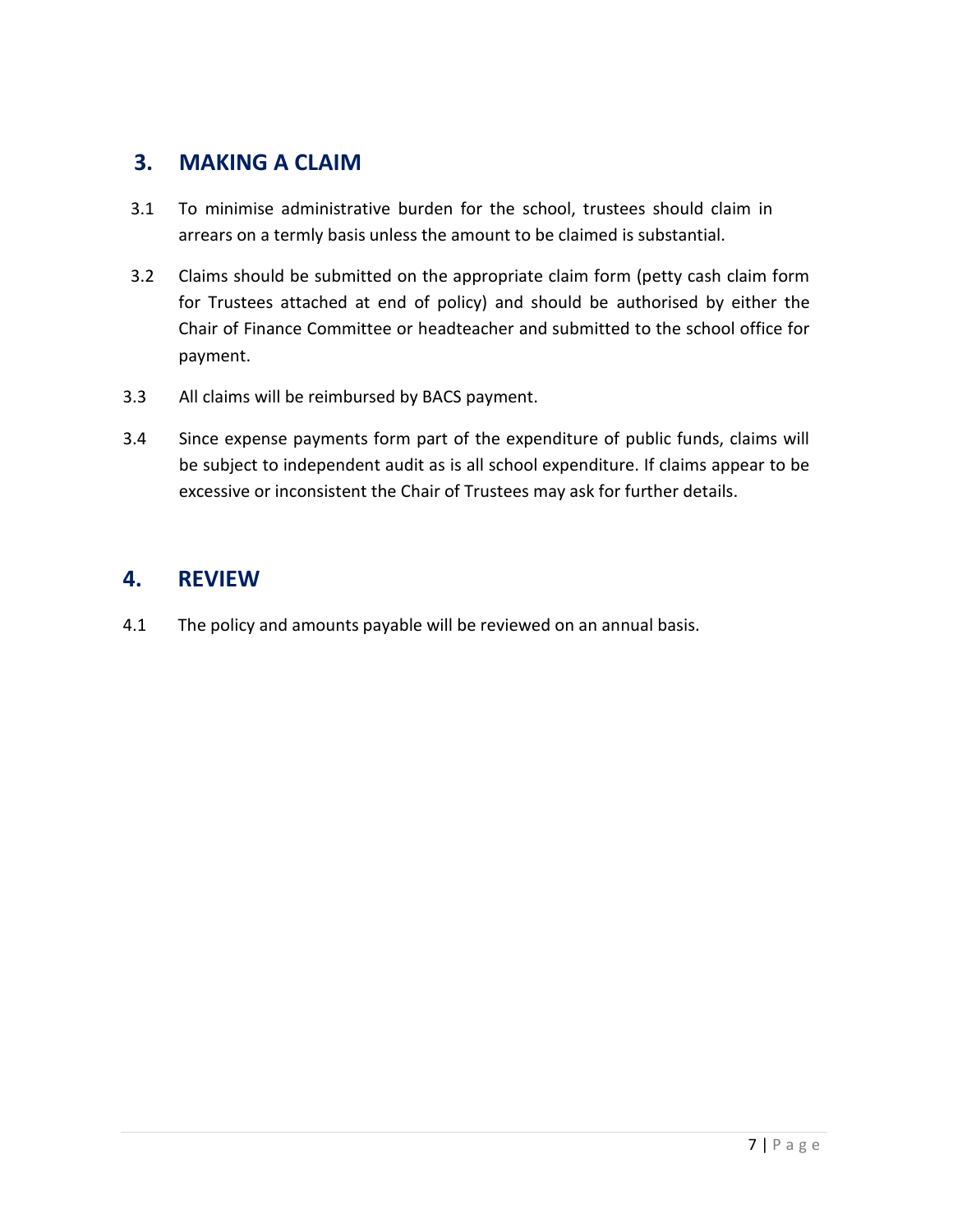



### **Mayville Primary School**

### **EXPENSES CLAIM FORM (for Trustees) PART 1**

**Name of Trustee: …………………..……………………………………**

Note: If your claim includes payment to another person (e.g. babysitter) then you must get them to complete the information in Part 2 or your claim may be rejected.

| Date               | Details of Expenditure | Claim $(f)$ |
|--------------------|------------------------|-------------|
|                    |                        |             |
|                    |                        |             |
|                    |                        |             |
|                    |                        |             |
|                    |                        |             |
|                    |                        |             |
|                    |                        |             |
|                    |                        |             |
| <b>Total Claim</b> |                        | $\pounds$   |

I certify that I have actually and necessarily incurred the expenses claimed for above and confirm that Payment has been received.

Signature (Trustee): ………………………………….. Date: ….…..

|                                   | Date: $\dots \dots$ |
|-----------------------------------|---------------------|
| <b>Chair of Finance Committee</b> |                     |

Reimbursed by: ………………………………………….. Date: ……...

FOR OFFICE USE ONLY

Cost Centre: Ledger Code: